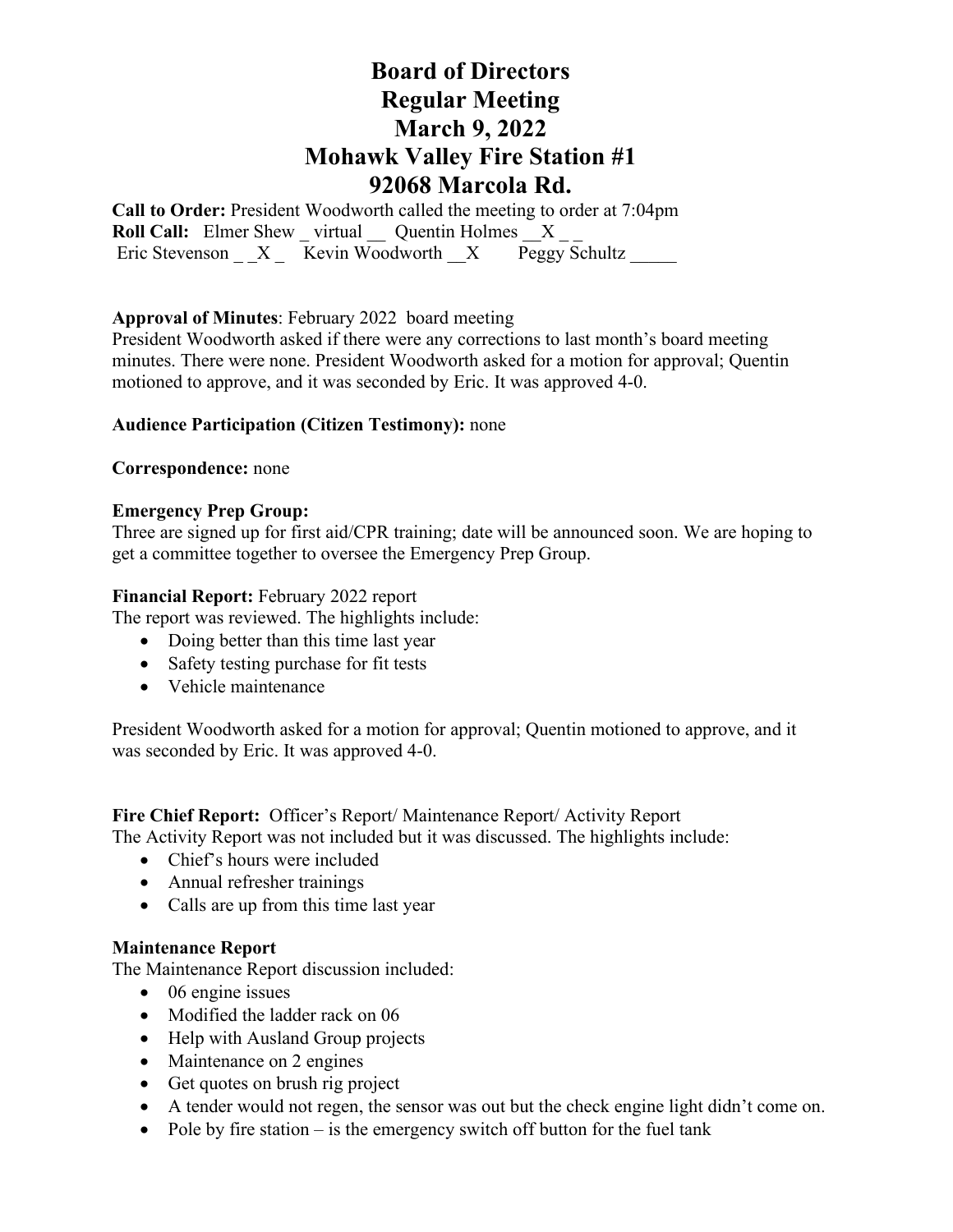## • Radio issues

Discussion on radio issues. We were told it was weather issues but this has happened before; seems the winterization is not working. We think it is water intrusion

## **Old Business**:

1. Grants

We submitted the AFG for staffing and should hear by end of the summer. It would be 24/7 coverage for 3 years with three additional people.

2. COVID 19 Update

Masks mandate will be removed in March but it is up to the business if they require it. Since we are health related agency, we will wear masks when working with patients. Kevin asked about COVID cases, we have had next to none.

3. Project Updates

The seismic grant is in the design phase and the Ausland Group has done lots of inspection. It is currently on track and under budget. As we get progress invoices, we will submit reimbursement to the state.

4. Reader Board We will call for quotes but otherwise hasn't been worked on much

### **New Business:**

1. Budget Books

The board and the budget committee have their books. It does include the money for the seismic grant. Health insurance did not go up. There was a small increase in liability and insurance. Preferred anyone asks questions before the April budget meeting.

2. Brush Rebuilt

The quote to refurbish the brush rig was lower than expected so that is the route we will take. We think we will get more life out of it. We budgeted \$45,000 for this project.

3. Training Tower

The Lane County Sherriff's office is looking for property to building a training tower that they will pay for. Our volunteer association supports this. It is a perk to us to house it on our property because:

- We can train there and with other agencies and with certified instructors.
- Expand our rope training
- Use of training in  $2^{nd}$  and  $3^{rd}$  story buildings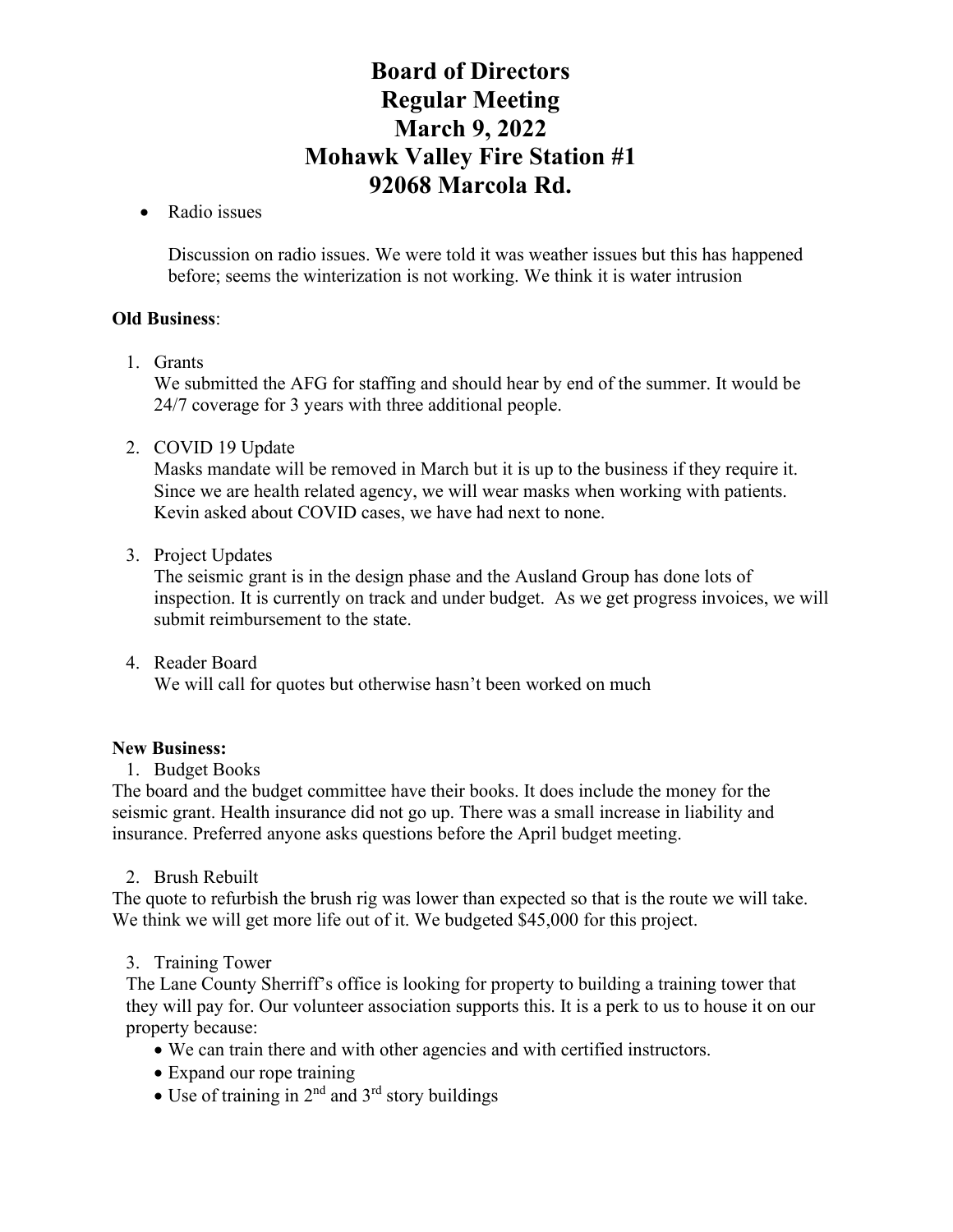Chief gave them the following stipulations

- We pick the exact location at Station 4 and we don't want to disturb neighbors
- It needs to be fenced and with camera
- We need access to it
- We get to pick the color
- They get public comments

We will also talk to the neighbors.

This is now plan B because the Lane County Emergency Management department wants to build a regional training facility. We think the old fish hatchery in our district would work for this project.

There was discussion on how tall it was and if it is anchored. It would be about 28 ft tall and yes it will be anchored, it will meet seismic requirements. Most of the discussion was about talking to the neighbors and getting their support in writing. Board members want to see the land layout and know what the neighbors say.

## **Items Not on Agenda:**

.

Chief reminded the Board that is review is due next month. We need a policy update for conflagration.

## **Future Meeting Agenda Items:**

**Next meeting Budget Meeting April 6, 2022 at 6:30pm Board Meeting April 13, 2022 at 7:00pm**

Adjourn: Adjourned at 7:54pm.

President Woodworth asked for a motion to adjourn; Eric motioned to approve, and it was seconded by Quentin. It was approved 4-0.

Public comment is invited. Portions of this meeting may be held in executive session as per **ORS 192.660.**

The meeting location is accessible to persons with disabilities. A request for an interpreter for the hearing impaired or for other accommodations for persons with disabilities should be made at least 24 hours before the meeting to **Chief Steven Wallace at 541-933-2907.**